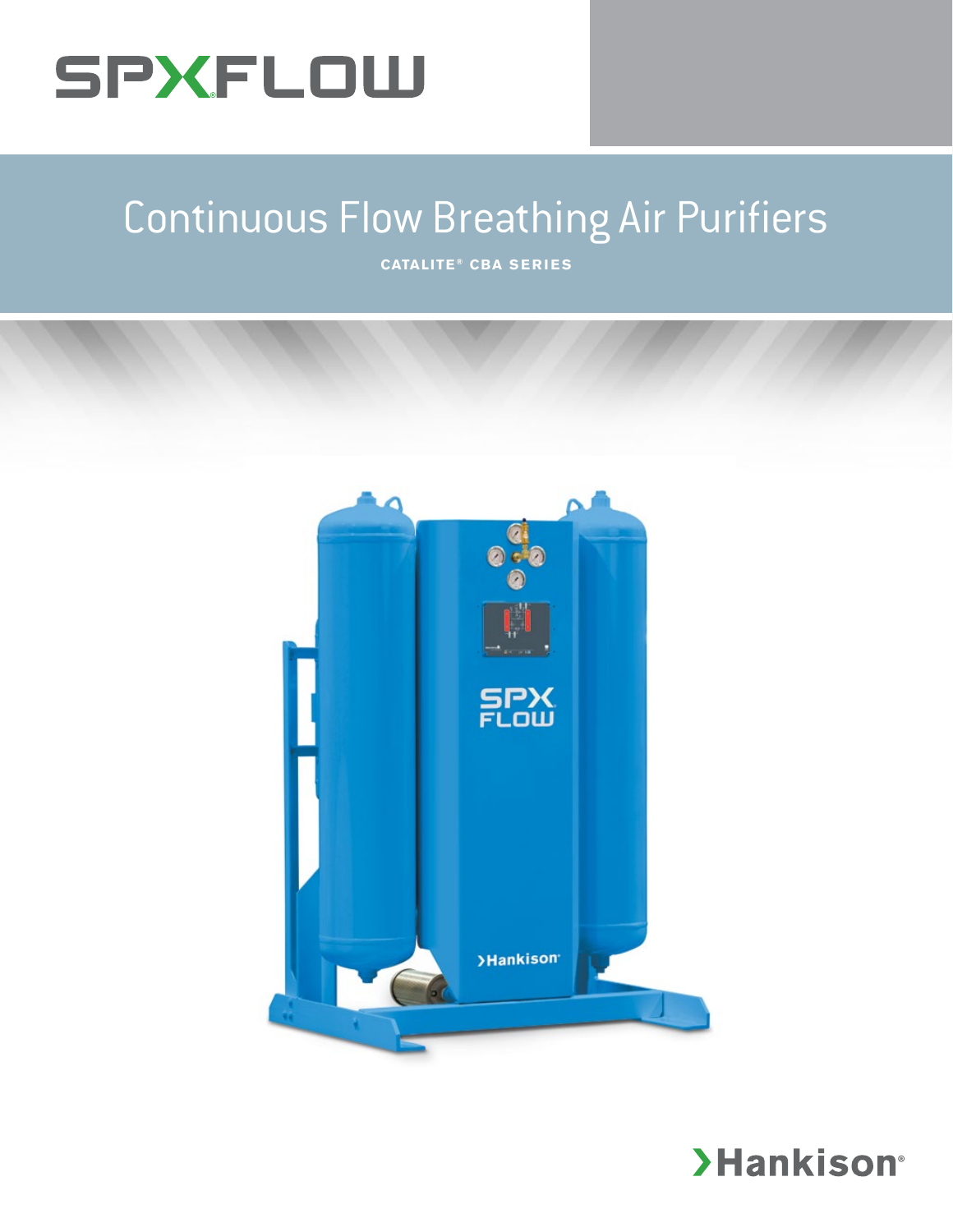### Catalite® Breathing Air Purifiers...

#### **Dedicated to Excellence**

Since 1948, compressed air users around the world have relied on Hankison to provide innovative compressed air treatment solutions for critical applications. Hankison maintains a long standing reputation for manufacturing products that deliver superior performance, time proven reliability and optimal energy savings. Hankison today is the preferred choice for providing clean, dry compressed air for the most challenging industries.

Based in Charlotte, North Carolina, SPX FLOW is a leading global supplier of highly engineered flow components, process equipment and turnkey systems, along with the related aftermarket parts and services, into the food and beverage, power and energy and industrial end markets. SPX FLOW has more than \$2 billion in annual revenues and approximately 8,000 employees with operations in over 35 countries and sales in over 150 countries around the world. To learn more about SPX FLOW, please visit our website at **www.spxflow.com.** 

#### **SAFETY IN THE WORK PLACE**

#### **Maintain Health and Safety Requirements**

The CATALITE CBA Series delivers breathing air quality in accordance to international standards.

OSHA: CFR1910.134 (Occupational Safety & Health Association) CSA: Z180.1-13 (Canadian Standards Association) CGA: G-7 (Compressed Gas Association)

ANSI: Z88.2-1080

(American National Standards Institute)

Environmental safety standards mandate the need for a suitable air supply to ensure worker safety. CATALITE CBA Breathing Air Purifiers enable industries meet required standards.

#### **PETROCHEMICAL**

The oil and gas industries select CATALITE breathing air purifiers to protect workers from the inhalation of hazardous fumes, gases, and vapors inherent in the manufacturing process.

#### **ASBESTOS ABATEMENT**

Asbestos was a commonly used insulation material for old dwellings. CATALITE Breathing Air Purifiers provide suitable breathing air to workers in asbestos abatement applications.

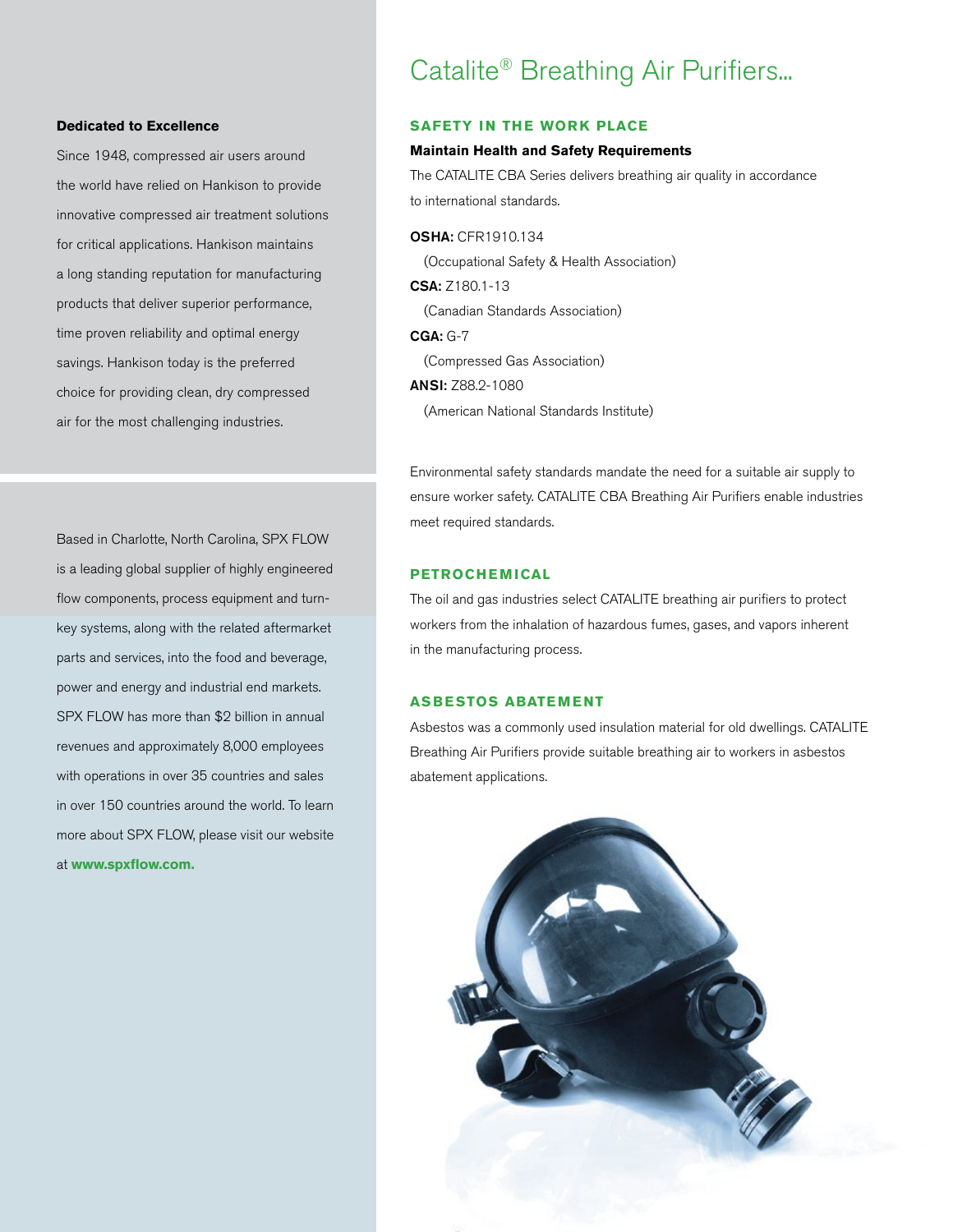#### **PAINT SPRAY**

Automotive body shops utilize atomized paint to spray vehicles. Workers exposed to airborne paint emissions benefit from CATALITE Breathing Air Purifiers.

#### **PROTECTIVE COATINGS**

Manufacturers utilize compressed air to apply protective coatings. Airborne compounds will not adversely affect workers when respiratory air is supplied with CATALITE Breathing Air Purifiers.

#### **CONFINED SPACES**

The quality of breathing is in critical in confined space industries. Mining, vats, tanks, boilers, ships' hulls, and grain storage facilities are environments with stale, contaminated air that is unsuitable for breathing.

#### **OPTIONAL SENSATHERM® ENERGY SAVINGS**

The optional SensaTherm energy management system automatically matches purge air requirements to real time load on the dryer. When operating at reduced capacity, the on-line drying tower remains active until the full drying capacity of the desiccant material is utilized. Each tower is precisely controlled to manage drying times to reduce purge air consumption.









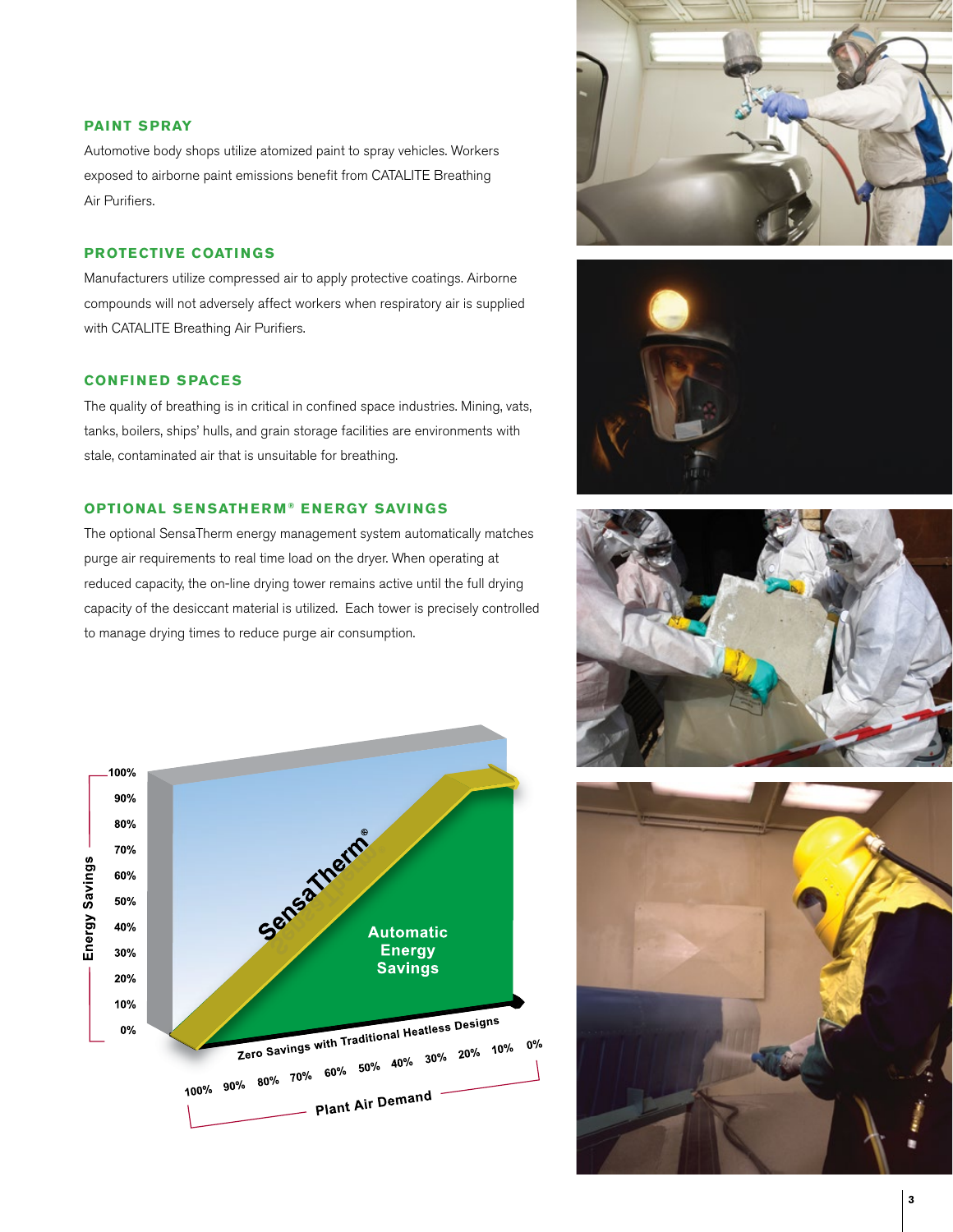## Optimal Performance and Operation...

#### **SIX STAGE FILTRATION**

- **Stage 1** General purpose filter removes solid and liquid contaminants down to 1.0 micron
- **Stage 2** High efficiency oil removal filter captures liquid aerosols and sub-micronic particles down 0.01 micron
- **Stage 3** Pressure-swing regenerative desiccant dryer removes water vapor to ensure the effectiveness of the catalyst bed
- **Stage 4** Dried air travels through a catalytic converter reducing CO concentrations by converting CO to  $CO<sub>2</sub>$
- **Stage 5** Particulate removal filter collects contaminants 1.0 micron and larger from the purified air stream
- **Stage 6** Activated carbon filter removes oil vapor, trace odors and other gases normally absorbable by activated carbon

## For Quality Breathing Air...

#### **PURIFICATION CAPABILITIES**

Excessive contamination of intake air to the compressor will adversely affect performance of the purifier.

CATALITE Breathing Air Purifiers remove moisture, solid particles, oil aerosols and mists, carbon monoxide, and hydrocarbon vapors commonly present in compressed air resulting in air which can be safely used by supplied-air breathing devices such as masks, hoods and helmets.

| <b>CONTAMINANTS</b>                     | <b>MAXIMUM ALLOWABLE</b><br><b>CONCENTRATION</b> 1 |            | <b>PURIFIER OUTLET RATED</b><br><b>CONDITIONS</b> |
|-----------------------------------------|----------------------------------------------------|------------|---------------------------------------------------|
|                                         | OSHA <sup>1</sup>                                  | <b>CSA</b> |                                                   |
| Carbon Monoxide (CO)                    | 10                                                 | 5          | 95%<br>Conversion <sup>5</sup>                    |
| Carbon Dioxide $(CO_0)$                 | 1000                                               | 600        | $\overline{2}$                                    |
| <b>Oil</b> (Condensed Hydrocarbons)     | 5                                                  |            | $\mathbf{0}$                                      |
| <b>Oil Vapor</b> (Gaseous Hydrocarbons) |                                                    |            | < 0.02 <sup>3</sup>                               |
| Odor                                    | Lack of noticeable odor                            |            |                                                   |

<sup>1</sup> OSHA Standard references CGA (Compressed Gas Association) pamphlet G-7.1, Grade D and is generally consistent with those published by ANSI

- <sup>2</sup> CO is converted to CO<sub>2</sub> by the purifier and added to the concentration of CO<sub>2</sub> already present (normal atmospheric air contains 314 PPM of CO<sub>2</sub>) Although some CO<sub>2</sub> is absorbed in the desiccant beds, high concentrations of CO in the system and/or high concentrations of CO<sub>2</sub> at the compressor intake could result in exceeding allowable  $CO<sub>o</sub>$  limits
- <sup>3</sup> Will remove only those gaseous hydrocarbons normally adsorbed by activated carbon. Outlet concentration is expressed as methane equivalent, Activated carbon will not remove methane
- 4 Will remove only those odors normally adsorbed by activated carbon
- $5$  95% Conversion example (200 PPM @ inlet = 10 PPM @ outlet)

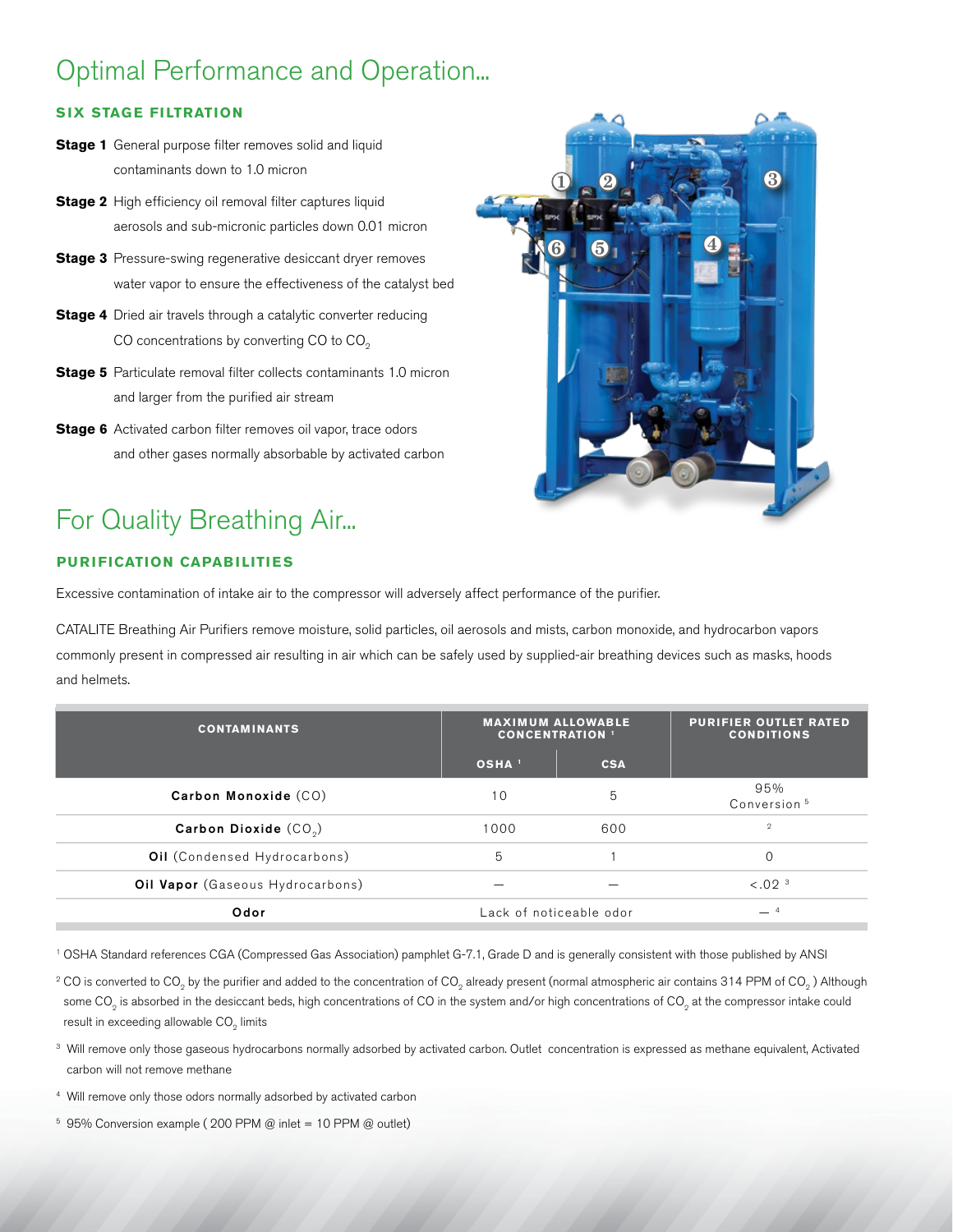## Features and Options

#### **FILTRATION & MONITORING**

- Pre-filtration removes solids and oils
- After-filters collect remaining particles and adsorb vapor
- CO catalyst converter
- Air sample ports for optional analyzer installation

#### **MOISTURE INDICATOR**

• Visual color change

#### **PRESSURE GAUGES**

- Left / right tower
- Inlet / outlet purifier
- Purge pressure

#### **STANDARD CONTROLLER**

- NEMA 4/4X with critical LED indicators
- Soft on / off switch with two power recovery modes
- Switching failure alarms
- Adjustable service indications
- Tower / valve status LEDs
- Voltage free common alarm contacts
- RS-232 communications port

#### **OPTIONS**

- Nema 7 electrical rating
- Copper, brass or stainless steel instrument tubing and fittings
- SSPC-SP10 sandblast & epoxy paint
- Breathing air analyzers

#### **Advanced Controls Featuring:**

- Vacuum fluorescent text display
- Automatic SensaTherm® energy savings
- Calibration-free temperature sensors
- High inlet temperature & low inlet pressure alarms

## Breathing Air Analyzers

#### **OSHA maximum concentrations for breathing air:**

- 10 PPM of Carbon Monoxide (CO)
- 1,000 PPM of Carbon Dioxide (CO2)
- 5 mg/m<sup>3</sup> Oil (Condensed Hydrocarbons)

Breathing air system performance is subject to excessive intake of air contaminants. It is important that breathing air systems are routinely monitored for proper operation. The CATALITE CBA Series Breathing Air Purifier can be monitored using several air analyzing options.

#### **Carbon Monoxide (CO) Monitor**

*Recommended*

- Digital readout of CO concentration
- Visual and audible alarm
- Contacts for remote alarm
- Push-to-test button
- Alarm silence switch
- Simple calibration
- Adjustable high & low alarms with indication

#### **Analyzer Choices:**

*Additional Option*

- Multiple alarm capabilities
- » *CO & oxygen*
- » *CO & dew point*
- » *CO, oxygen & dew point*

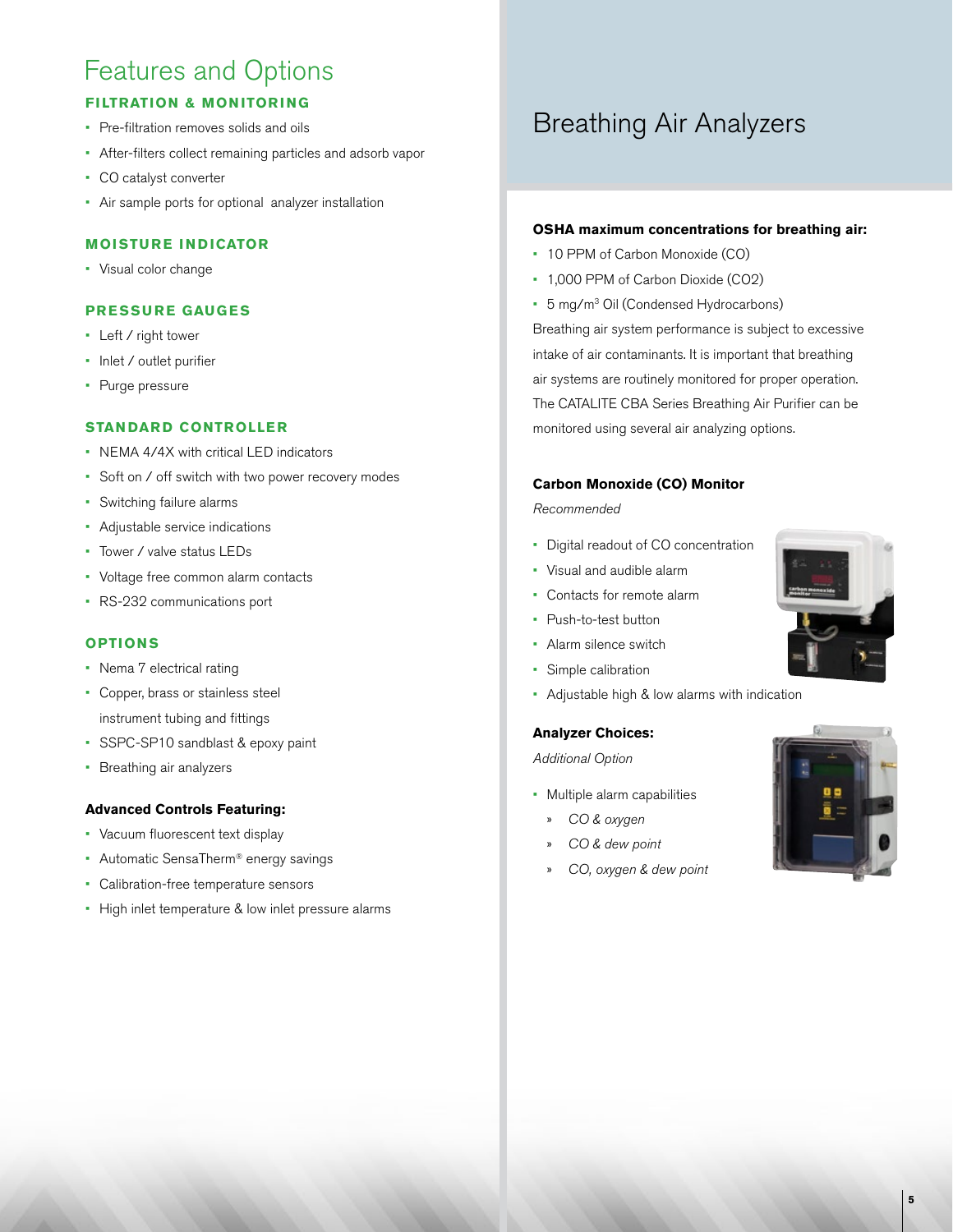## CBA Series Specifications...

|                | <b>OUTLET</b><br><b>INLET FLOW1</b> |                         | <b>IN/OUT</b><br><b>VOLTAGES</b> |                              | <b>DIMENSIONS</b>                     |         |     |           |           | <b>WEIGHT</b> |    |           |                |      |
|----------------|-------------------------------------|-------------------------|----------------------------------|------------------------------|---------------------------------------|---------|-----|-----------|-----------|---------------|----|-----------|----------------|------|
|                |                                     |                         |                                  | FLOW <sup>1</sup>            | <b>CONNECTIONS</b>                    |         | н   |           | W<br>D    |               |    |           |                |      |
| <b>MODEL</b>   |                                     | SCFM NM <sup>3</sup> /H |                                  | <b>SCFM NM<sup>3</sup>/H</b> | V/PH/HZ                               | IN      | IN  | <b>MM</b> | <b>IN</b> | <b>MM</b>     | IN | <b>MM</b> | <b>LBS</b>     | KG   |
| <b>CBA 15</b>  | 18                                  | 31                      | 15                               | 26                           |                                       | 1 NPT   | 49  | 1244      | 42        | 1067          | 35 | 889       | 440            | 200  |
| <b>CBA 25</b>  | 30                                  | 51                      | 25                               | 42                           |                                       | 1 NPT   | 49  | 1244      | 42        | 1067          | 35 | 889       | 450            | 204  |
| <b>CBA 35</b>  | 42                                  | 71                      | 35                               | 59                           |                                       | 1 NPT   | 49  | 1244      | 42        | 1067          | 35 | 889       | 455            | 206  |
| <b>CBA 50</b>  | 60                                  | 102                     | 50                               | 85                           |                                       | 1 NPT   | 64  | 1615      | 43        | 1097          | 38 | 962       | 560            | 254  |
| <b>CBA 75</b>  | 90                                  | 153                     | 75                               | 127                          | 85-264/1/<br>47-63 AC<br>11.5-28 V DC | 1 NPT   | 79  | 2006      | 43        | 1097          | 35 | 889       | 700            | 318  |
| <b>CBA 95</b>  | 114                                 | 194                     | 95                               | 161                          |                                       | 1 NPT   | 56  | 1443      | 50        | 1270          | 45 | 1137      | 820            | 372  |
| <b>CBA 135</b> | 162                                 | 275                     | 135                              | 229                          |                                       | 1 NPT   | 56  | 1443      | 53        | 1356          | 43 | 1092      | 820            | 372  |
| <b>CBA 205</b> | 246                                 | 418                     | 205                              | 348                          |                                       | 1.5 NPT | 75  | 1905      | 62        | 1575          | 45 |           | 1143 1190      | 540  |
| <b>CBA 305</b> | 366                                 | 622                     | 305                              | 518                          |                                       | 2 NPT   | 65  | 1651      | 66        | 1674          | 52 |           | 1327 1405      | 637  |
| <b>CBA 375</b> | 450                                 | 765                     | 375                              | 637                          |                                       | 2 NPT   | 74  | 1871      | 67        | 1702          | 52 |           | 1330 1560      | 708  |
| <b>CBA 490</b> | 590                                 | 1002                    | 490                              | 833                          |                                       | 2 NPT   | 103 | 2616      | 55        | 1397          | 69 |           | 1753 1650      | 748  |
| <b>CBA 625</b> | 750                                 | 1274                    | 625                              | 1062                         |                                       | 2 NPT   | 107 | 2718      | 62        | 1575          | 75 |           | 1905 2800      | 1270 |
| <b>CBA 775</b> | 930                                 | 1580                    | 775                              | 1317                         |                                       | 3 FLG   | 112 | 2845      | 62        | 1575          | 83 |           | 2108 3275 1486 |      |
| <b>CBA 940</b> | 1130                                | 1920                    | 940                              | 1597                         |                                       | 3 FLG   | 115 | 2921      | 66        | 1676          | 82 |           | 2083 3750 1701 |      |

1 Flow capacity rated at CAGI conditions: 100 psig (7.0 bar) and 100°F (38ºC) saturated inlet

#### **REPLACEMENT FILTER ELEMENTS**

|                |              | <b>PREFILTERS</b> | <b>CATALYST</b>  | <b>AFTERFILTERS</b> |            |
|----------------|--------------|-------------------|------------------|---------------------|------------|
| <b>MODEL</b>   | <b>PF</b>    | <b>UF</b>         | <b>CARTRIDGE</b> | <b>PF</b>           | CF         |
| <b>CBA 15</b>  | $F02-PF-DG1$ | $F02-UF-DG1$      | CC <sub>0</sub>  | $F02-PF-TG1$        | $F02-CF-T$ |
| <b>CBA 25</b>  | $F03-PF-DG1$ | F03-UF-DG1        | CC <sub>0</sub>  | F03-PF-TG1          | $FO3-CF-T$ |
| <b>CBA 35</b>  | $FO4-PF-DG1$ | $FO4-UF-DG1$      | CC <sub>0</sub>  | $F04-PF-TG1$        | $FO4-CF-T$ |
| <b>CBA 50</b>  | $F06-PF-DG1$ | $FO6-UF-DG1$      | CC <sub>1</sub>  | F06-PF-TG1          | $FO6-CF-T$ |
| <b>CBA 75</b>  | $FO7-PF-DG1$ | $FO7-UF-DG1$      | CC1              | F07-PF-TG1          | $FO7-CF-T$ |
| <b>CBA 95</b>  | F08-PF-DG1   | $F08-UF-DG1$      | CC2              | F08-PF-TG1          | $FO8-CF-T$ |
| <b>CBA 135</b> | $F10-PF-DG1$ | $F10-UF-DG1$      | CC2              | $F10-PF-TG1$        | $F10-CF-T$ |
| <b>CBA 205</b> | $F10-PF-DG1$ | $F10-UF-DG1$      | CC <sub>3</sub>  | $F10-PF-TG1$        | $F10-CF-T$ |
| <b>CBA 305</b> | $F12-PF-DG1$ | F12-UF-DG1        | CC4              | $F12-PF-TG1$        | $F12-CF-T$ |
| <b>CBA 375</b> | $F13-PF-DG1$ | $F13-UF-DG1$      | CC <sub>5</sub>  | $F13-PF-TG1$        | $F13-CF-T$ |
| <b>CBA 490</b> | F14-PF-Z2G1  | F14-UF-Z2G1       | CC <sub>6</sub>  | $F14-PF-G1$         | $F14-CF$   |
| <b>CBA 625</b> | F14-PF-Z2G1  | $F14-UF-Z2G1$     | CC7              | $F14-PF-G1$         | $F14-CF$   |
| <b>CBA 775</b> | F15-PF-Z2G1  | F15-UF-Z2G1       | CC <sub>8</sub>  | $F15-PF-G1$         | $F15-CF$   |
| <b>CBA 940</b> | F16-PF-Z2G1  | F16-UF-Z2G1       | CC <sub>9</sub>  | $F16-PF-G1$         | $F16-CF$   |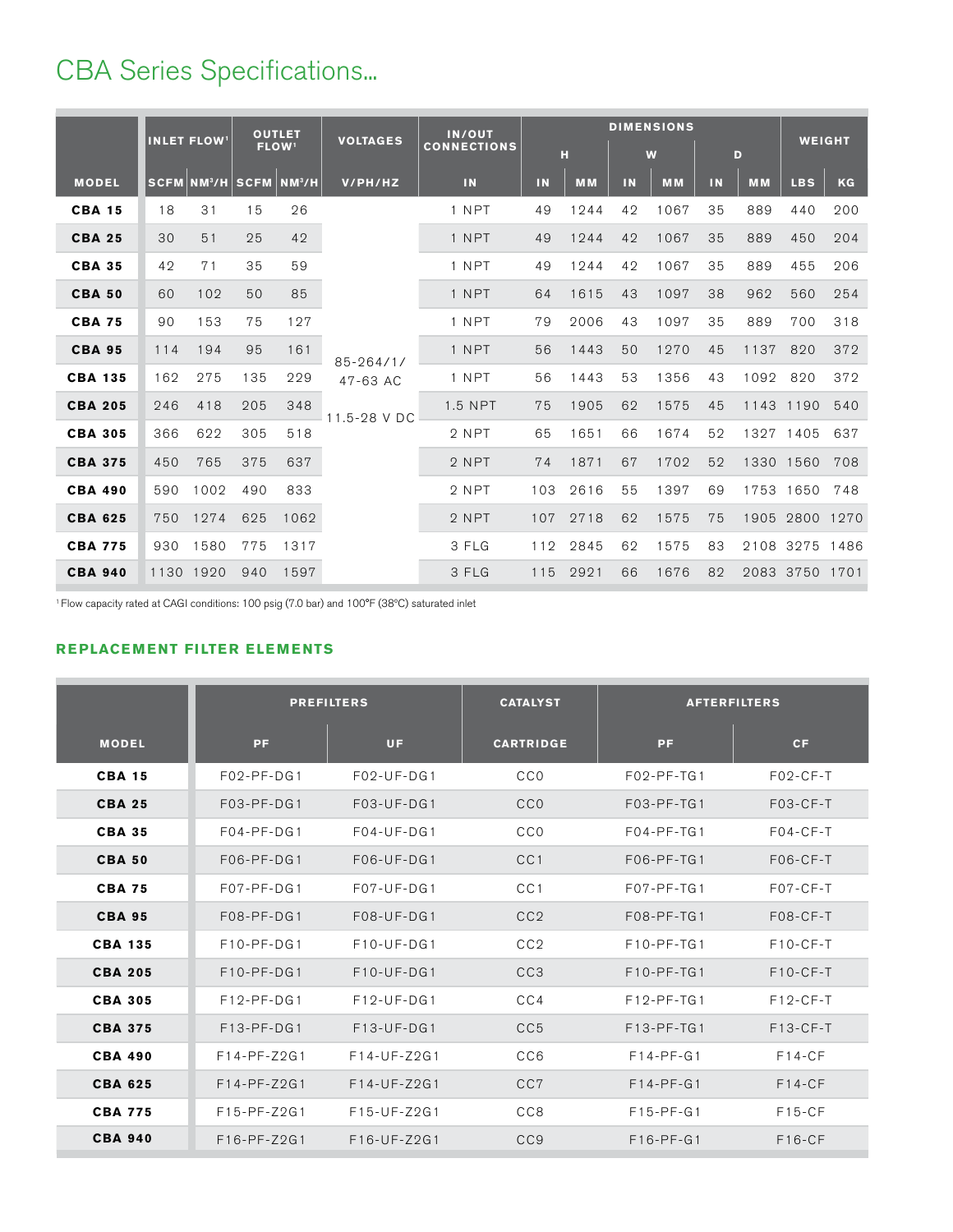#### **CAPACITY CORRECTION FACTORS**

#### **Inlet Pressure**

| <b>PSIG</b> | <b>BAR</b> | $100^{\circ}F$<br>$38^{\circ}$ C | $105^{\circ}F$<br>$40^{\circ}$ C | $110^{\circ}F$<br>$43^{\circ}$ C | $115^{\circ}F$<br>$46^{\circ}$ C | $120^{\circ}F$<br>$49^{\circ}$ C |
|-------------|------------|----------------------------------|----------------------------------|----------------------------------|----------------------------------|----------------------------------|
| 60          | 4.2        | 0.65                             | 0.64                             | 0.62                             | 0.6                              | 0.58                             |
| 70          | 4.9        | 0.74                             | 0.73                             | 0.71                             | 0.69                             | 0.66                             |
| 80          | 5.6        | 0.83                             | 0.81                             | 0.8                              | 0.77                             | 0.74                             |
| 90          | 6.3        | 0.91                             | 0.89                             | 0.87                             | 0.85                             | 0.81                             |
| 100         | 7          | $\overline{1}$                   | 0.98                             | 0.96                             | 0.93                             | 0.89                             |
| 110         | 7.7        | 1.04                             | 1.02                             | $\mathbf{1}$                     | 0.97                             | 0.93                             |
| 120         | 8.4        | 1.08                             | 1.06                             | 1.04                             | 1                                | 0.96                             |
| 130         | 9.1        | 1.12                             | 1.1                              | 1.08                             | 1.04                             |                                  |
| 140         | 9.8        | 1.16                             | 1.14                             | 1.11                             | 1.08                             | 1.03                             |
| 150         | 10.5       | 1.2                              | 1.18                             | 1.15                             | 1.12                             | 1.07                             |

#### **CAPACITY CORRECTION FACTORS**

To adjust CATALITE® capacity for conditions other than rated, use the correction factors (multipliers) for inlet air temperature and pressure shown below.

Example: What is the capacity of a 205 scfm (348 nm<sup>3</sup>/h) model when the compressed air at the inlet is 130 psig (9 bar) and 110°F (43°C)?

Answer: 205 scfm (348 nm<sup>3</sup>/h) (rated flow from Product Specifications Table) x 1.08 (correction factor for inlet air temperature and  $presure) = 221$  scfm (375 nm<sup>3</sup>/h)